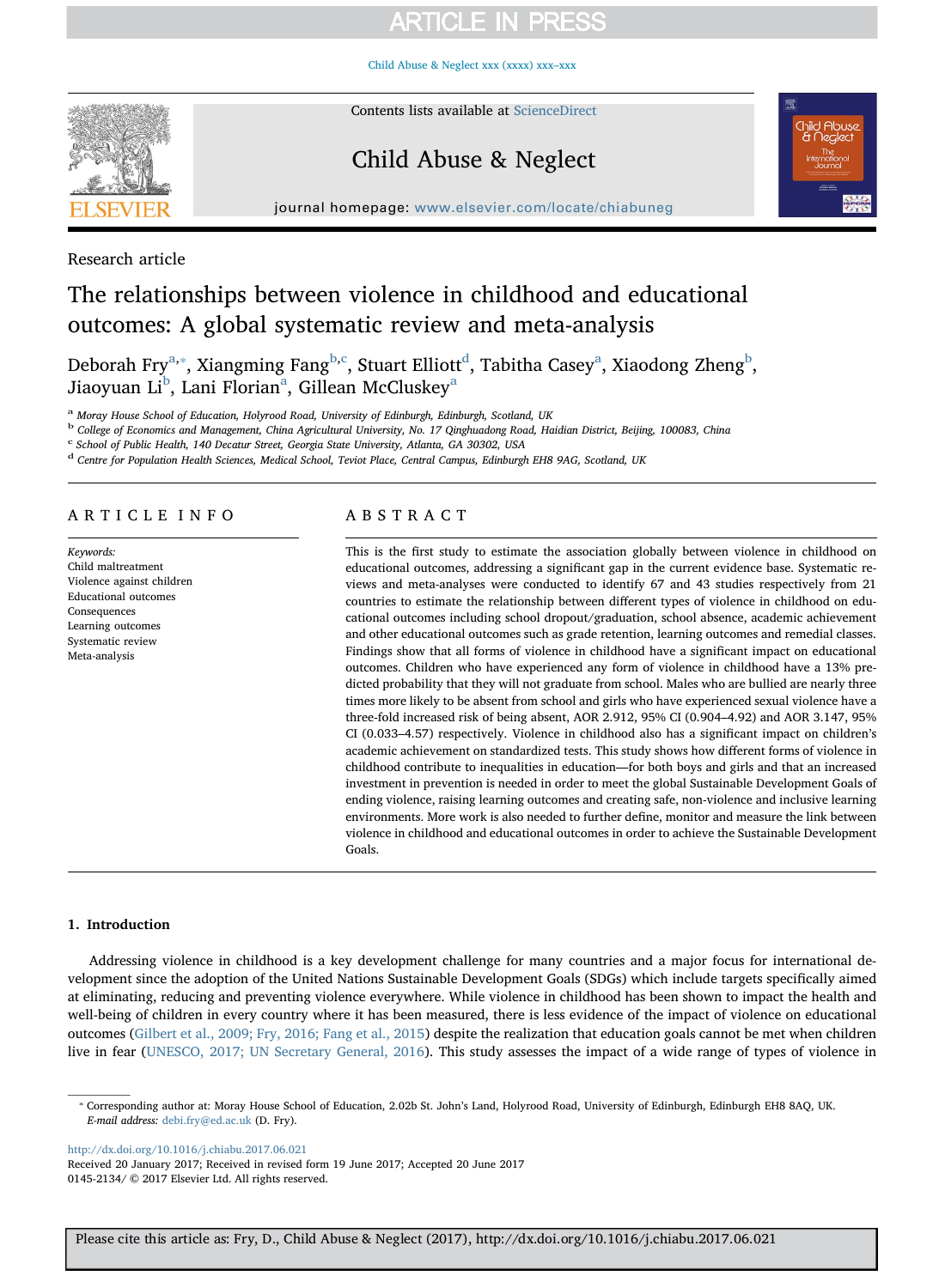### **ARTICLE IN PRESS**

#### D. Fry et al. *Child Abuse & Neglect xxx (xxxx) xxx–xxx*

childhood on educational outcomes through a global systematic review and meta-analyses. As the first study to do so, it aims to fill a gap in existing knowledge about this relationship and identify key issues for future research. The study is part of a larger program of research intended to support the achievement of SDG education Target 4.a which calls for the provision of safe, non-violent, inclusive and effective learning environments for all.

The past ten to fifteen years have seen substantial improvement in the analysis of both the prevalence and consequences of violence in childhood as demonstrated by a number of reviews and meta-analyses looking at this field of study which include both a global (see Barth, Bermetz, Heim, Trelle & Tonia, 2013; Hillis, Mercy, Amobi & Kress, 2016; Pereda, Guilera, Forns & Gómez-Benito, 2009; Stoltenborgh, van IJzendoorn, Euser & Bakermans-Kranenburg, 2011) and regional perspective (see Fry, McCoy & Swales, 2012; UNICEF, 2012). Furthermore, there have been systematic reviews and meta-analyses exploring individual countries where enough empirical literature exists (see Ji, Finkelhor, & Dunne, M. 2013; Fang et al., 2015). However, fewer literature reviews and meta-analyses focus on educational outcomes. Those that do typically examine variables such as enrolment, attendance and learning outcomes as measured by test scores (Cuesta, Glewwe & Krause, 2016; Glewwe et al., 2011; Mitchell, Wylie & Carr, 2008; Snilstveit et al., 2015). Measuring learning and other educational outcomes such as enrolment is important because enrolment does not ensure attendance and attending school does not necessarily mean children will learn (Rose & Alcott, 2015). Nevertheless, the measurement of learning outcomes has become an important focus of policy and programming efforts – including the SDGs – as a means of ensuring equitable and inclusive education for all (SDG 4), reducing poverty (SDG 1), and improving life skills (a focus area for many goals). Though there have been improvements in defining and measuring educational outcomes, including learning, there is a clear need to better understand how violence impacts children's educational outcomes.

Although no systematic review has yet examined the myriad forms of violence in childhood and their impact on educational outcomes, there have been both literature reviews and meta-analyses conducted on some specific violence types and academic outcomes. For example, a literature review by Espelage et al. (2013) concluded that bullying and peer victimization are related to poor academic performance in college. Another review examining violence and aggression in urban minority youth in the United States concluded that violence adversely affects academic achievement by negatively impacting cognition, school connectedness and school attendance (Basch, 2011). A further recent review exploring the relationship between violence in childhood and educational outcomes which utilized 20 articles, of which sixteen were empirical and four were research syntheses, concluded that violence in childhood frequently impairs academic performance resulting in special education requirements, grade retention and lower grades (Romano, Babchishin, Marquis & Fréchette, 2015). A recent report by UNESCO (2017) has also shown that school violence and bullying victimization impacts children's education in a number of ways, such as being afraid to go to school, difficulties concentrating in class and poorer performance in subjects, particularly mathematics. Nakamoto and Schwartz (2010) conducted a metaanalytic review of 33 studies that explored the association between peer victimization and academic performance. This systematic approach reported a small but significant negative correlation between peer victimization and academic performance using random effects and fixed-effects models (Nakamoto & Schwartz, 2010). Clearly these reviews offer important insights about the impact of violence on academic and other educational outcomes but equally there has been a lack of systematic attempts to explore these associations.

This paper is the first to comprehensively explore the impact of violence in childhood on various educational outcomes including learning. A global systematic review was conducted and meta-analyses estimating the impact of violence on educational outcomes were developed. The meta-analyses calculated the magnitude of associations with school dropout, absenteeism, academic achievement, grade repetition, engagement and other outcomes, and thereby estimated (at least to the lower bound) the educational burden, separately for seven major types of violence in childhood: physical, sexual, emotional, and community violence as well as bullying, neglect, and witnessing parental violence.

### 2. Methods

#### 2.1. Systematic review of the impact of violence in childhood on educational outcomes

A systematic review was conducted to identify studies reporting on the consequences of violence in childhood on educational outcomes. The term 'violence in childhood' is used to cover violence against children, violence by children towards others (such as bullying) and violence to which children are exposed (such as witnessing parental violence). Definitions of different types of violence used in the study are presented in Table 1. Educational outcomes are those specified in the studies included in the review. These include measures of school performance including academic performance and test scores; student engagement; and attendance, truancy, absenteeism suspension and expulsion (see Table 2).

We searched PubMed, Embase, PsycInfo, CINAHL-EBSCO, ERIC and SocINDEX for papers published from the start of January 2000 to the end of November 2016 utilizing both free text and controlled vocabulary of subject heading and keyword terms consisting of population (children); type of violence and type of educational outcome [systematic review protocol with full list of search strings is available from the authors]. Languages were restricted to English and the geographic scope was global. Two reviewers identified and screened potentially relevant articles and independently assessed each study against the inclusion criteria. To identify additional relevant studies; we also hand searched several journals including Child Abuse and Neglect; Child Maltreatment; Child Abuse Review; Journal of Interpersonal Violence; International Journal of Educational Development and Developmental Psychology.

Based on the methods of previous reviews, studies were included if they were: primary research that explored the relationship between at least one form of violence in childhood (occurring before the age of 18), regardless of the setting (home, school, community, institution) where the violence occurred including: (1) sexual violence (including unwanted touching, forced sex, attempted